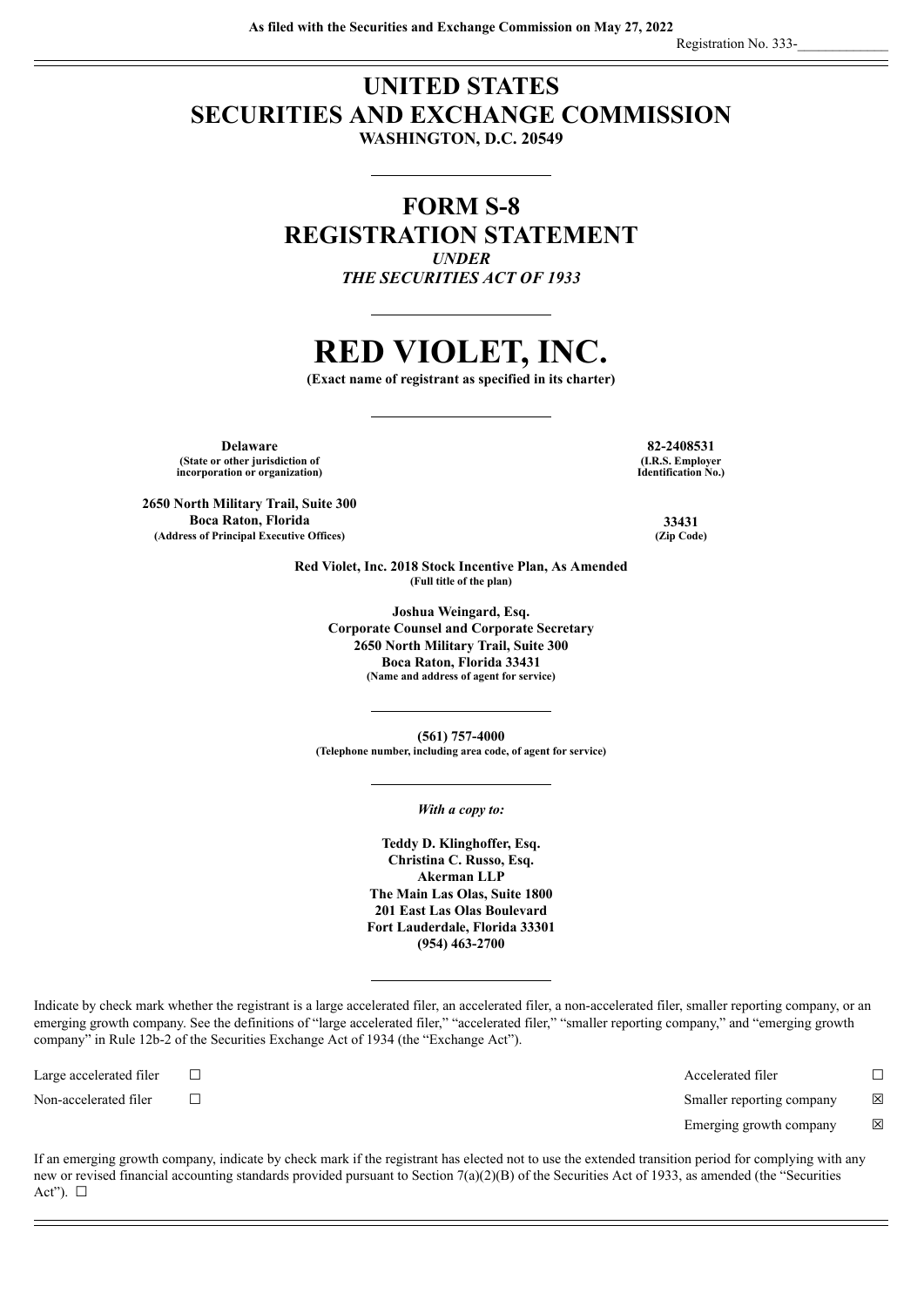#### **EXPLANATORY NOTE**

On April 11, 2022, the Board of Directors of Red Violet, Inc. (the "Company") approved an amendment to the Red Violet, Inc. 2018 Stock Incentive Plan (the "Plan"), subject to stockholder approval at the Company's 2022 Annual Meeting of Stockholders, to increase the number of shares of its common stock, \$0.001 par value per share (the "Common Stock"), authorized for issuance under the Plan from 4,500,000 shares of Common Stock to 6,500,000 shares of Common Stock (the "Plan Increase"). On May 25, 2022, the Plan Increase was approved by the Company's stockholders at the 2022 Annual Meeting of Stockholders. The Company previously filed a Registration Statement on Form S-8 (Reg. No. 333-224147) on April 4, 2018 registering 3,000,000 shares of Common Stock under the Plan and a Registration Statement on Form S-8 (Reg. No 333-238947) on June 5, 2020 registering an additional 1,500,000 shares of Common Stock under the Plan (collectively, the "Earlier Registration Statements"). The Company is filing this Registration Statement on Form S-8 to register an additional 2,000,000 shares of Common Stock authorized under the Plan. The additional securities to be registered by this Registration Statement are of the same class as those securities covered by the Earlier Registration Statements. Pursuant to General Instruction E to Form S-8, the contents of the Earlier Registration Statements are incorporated herein by reference, except to the extent supplemented, amended or superseded by the information set forth herein.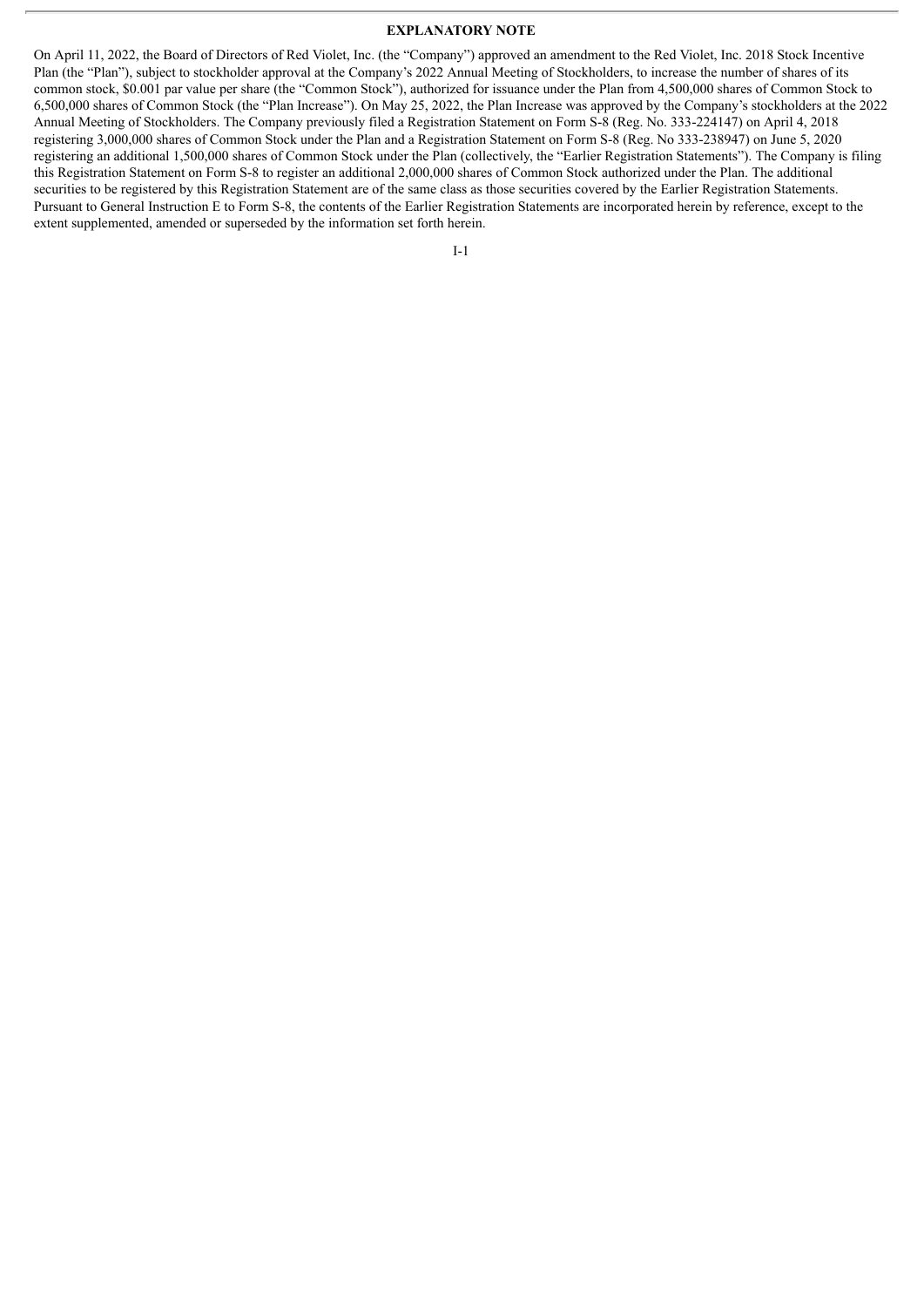#### **PART I**

# **INFORMATION REQUIRED IN THE SECTION 10(a) PROSPECTUS**

The document(s) containing the information specified in Part I of Form S-8 will be sent or given to participants as specified by Rule 428(b)(1) promulgated under the Securities Act. In accordance with Rule 428(b)(1) and the requirements of Part I of Form S-8, these documents are not required to be filed with the Securities and Exchange Commission (the "SEC") either as part of this Registration Statement or as prospectuses or prospectus supplements pursuant to Rule 424 under the Securities Act. These documents and the documents incorporated by reference in this Registration Statement pursuant to Item 3 of Part II of this Registration Statement, taken together, constitute a prospectus that meets the requirements of Section 10(a) of the Securities Act. Copies of the foregoing documents will be provided without charge upon written or oral request directed to the Corporate Secretary at the address and telephone number on the cover of this Registration Statement.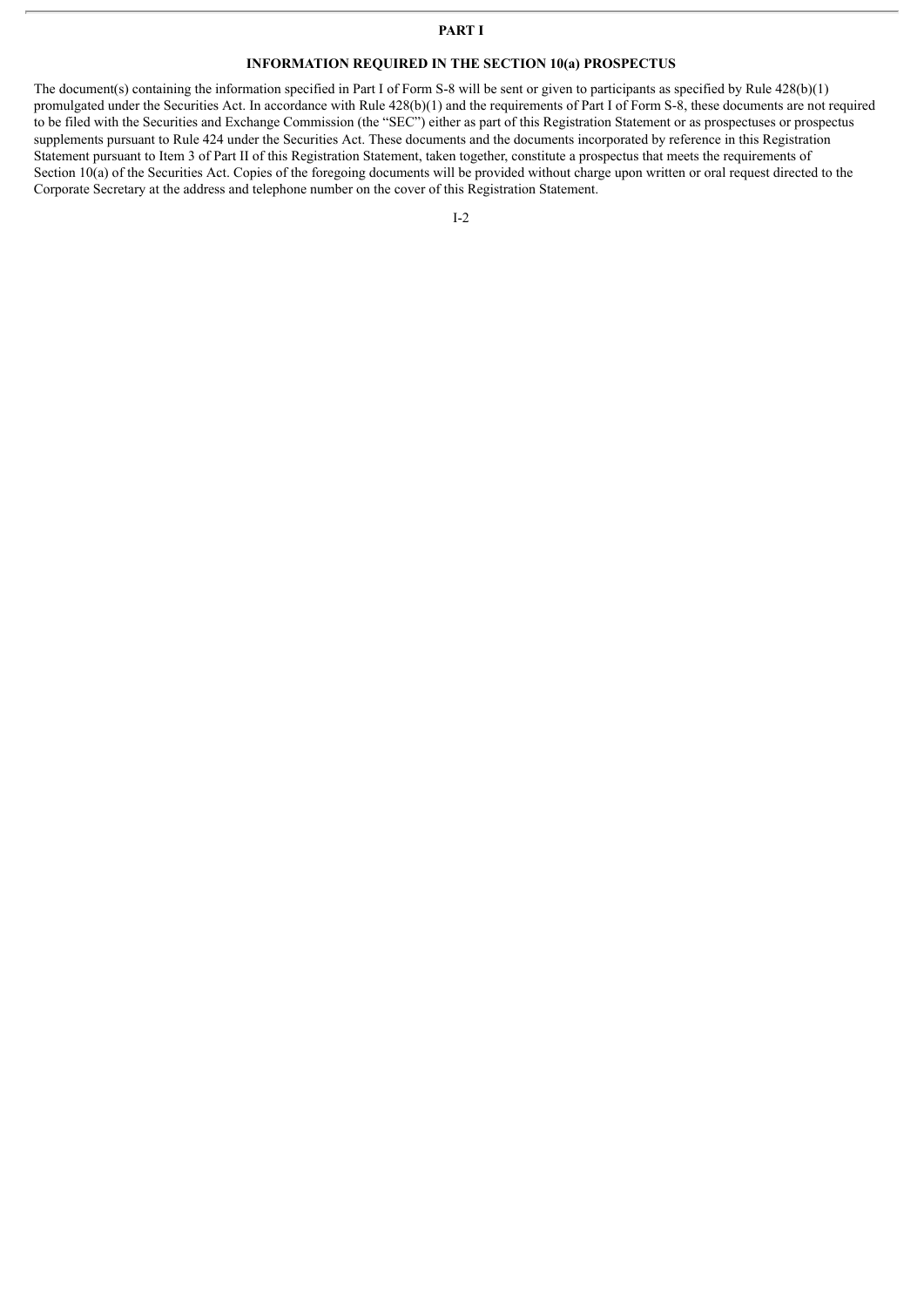#### **PART II**

# **INFORMATION REQUIRED IN THE REGISTRATION STATEMENT**

#### **Item 3. Incorporation of Documents by Reference.**

The SEC allows us to provide information about our business and other important information to you by "incorporating by reference" the information we file with the SEC, which means that we can disclose the information to you by referring in this prospectus to the documents we file with the SEC. Under the SEC's regulations, any statement contained in a document incorporated by reference in this prospectus is automatically updated and superseded by any information contained in this prospectus, or in any subsequently filed document of the types described below.

We incorporate into this prospectus by reference the following documents filed by us with the SEC, each of which should be considered an important part of this prospectus:

- our Annual Report on [Form](http://www.sec.gov/Archives/edgar/data/1720116/000095017022003240/rdvt-20211231.htm) 10-K for the year ended December 31, 2021 filed with the SEC on March 9, 2022, including portions of the Company's proxy statement on [Schedule](http://www.sec.gov/Archives/edgar/data/1720116/000119312522115150/d300333ddef14a.htm) 14A, filed with the SEC on April 22, 2022, to the extent incorporated by reference into such Annual Report on Form 10-K;
- our Quarterly Report on [Form](http://www.sec.gov/Archives/edgar/data/1720116/000095017022007433/rdvt-20220331.htm) 10-Q for the quarter ended March 31, 2022 filed with the SEC on May 4, 2022;
- our Current Report on [Form](http://www.sec.gov/ix?doc=/Archives/edgar/data/1720116/000095017022010778/rdvt-20220525.htm) 8-K filed with the SEC on May 26, 2022; and
- our Registration Statement on Form 10 filed with the SEC on [February](http://www.sec.gov/Archives/edgar/data/1720116/000119312518062230/d528710d1012b.htm) 28, 2018, as amended on [March](http://www.sec.gov/Archives/edgar/data/1720116/000119312518079481/d528710d1012ba.htm) 5, 2018 and March 12, 2018, and declared effective by the SEC on March 15, 2018.

In addition, all documents subsequently filed by us pursuant to Sections 13(a), 13(c), 14 and 15(d) of the Exchange Act (other than any such documents or portions thereof furnished under Item 2.02 or Item 7.01 of Form 8-K, unless otherwise indicated therein, including any exhibits included with such Items), prior to the filing of a post-effective amendment which indicates that all securities offered have been sold or which deregisters all securities then remaining unsold, shall be deemed to be incorporated by reference into this registration statement and to be a part hereof from the date of filing of such documents. Any statement in a document incorporated or deemed to be incorporated by reference herein shall be deemed to be modified or superseded for the purposes of this registration statement to the extent that a statement contained herein or in any other subsequently filed document which also is or deemed to be incorporated by reference herein modifies or supersedes such statement. Any statement so modified or superseded shall not be deemed, except as so modified or superseded, to constitute a part of this registration statement.

We will provide to you, upon request, a copy of each of our filings at no cost. Please make your request by writing or telephoning us at the following address or telephone number:

> Red Violet, Inc. Attn: Legal Department 2650 North Military Trail, Suite 300 Boca Raton, Florida 33431 Tel: (561) 757-4000

You should rely only on the information incorporated by reference or provided in this prospectus or any supplement. We have not authorized anyone else to provide you with different information. You should not assume that the information in this prospectus or any supplement is accurate as of any date other than the date on the front of those documents.

#### **Item 4. Description of Securities.**

Not applicable.

#### **Item 5. Interests of Named Experts and Counsel.**

Not applicable.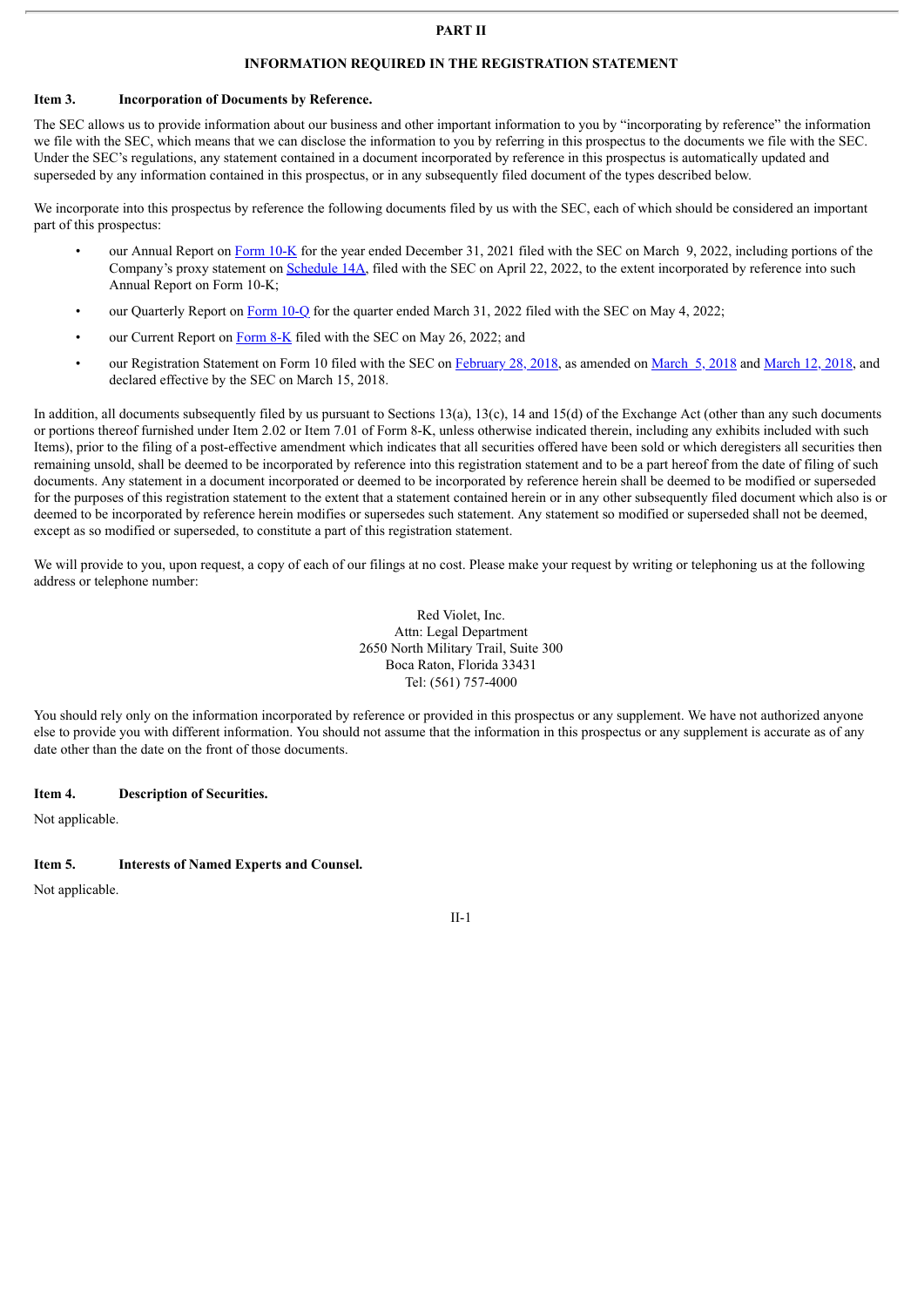### **Item 6. Indemnification of Directors and Officers.**

Section 145(a) of the Delaware General Corporations Law (the "DGCL"), which Red Violet is subject to, provides that a corporation may indemnify any person who was or is a party or is threatened to be made a party to any threatened, pending or completed action, suit or proceeding, whether civil, criminal, administrative or investigative (other than an action by or in the right of the corporation) by reason of the fact that the person is or was a director, officer, employee or agent of the corporation, or is or was serving at the request of the corporation as a director, officer, employee or agent of another corporation, partnership, joint venture, trust or other enterprise, against expenses (including attorneys' fees), judgments, fines and amounts paid in settlement actually and reasonably incurred by the person in connection with such action, suit or proceeding if the person acted in good faith and in a manner the person reasonably believed to be in or not opposed to the best interests of the corporation, and, with respect to any criminal action or proceeding, had no reasonable cause to believe the person's conduct was unlawful. Section 145(b) of the DGCL provides that a corporation may indemnify any person who was or is a party or is threatened to be made a party to any threatened, pending or completed action or suit by or in the right of the corporation to procure a judgment in its favor by reason of the fact that the person is or was a director, officer, employee or agent of the corporation, or is or was serving at the request of the corporation as a director, officer, employee or agent of another corporation, partnership, joint venture, trust or other enterprise against expenses (including attorneys' fees) actually and reasonably incurred by the person in connection with the defense or settlement of such action or suit if the person acted in good faith and in a manner the person reasonably believed to be in or not opposed to the best interests of the corporation and except that no indemnification shall be made in respect of any claim, issue or matter as to which such person shall have been adjudged to be liable to the corporation unless and only to the extent that the Court of Chancery or the court in which such action or suit was brought shall determine upon application that, despite the adjudication of liability but in view of all the circumstances of the case, such person is fairly and reasonably entitled to indemnity for such expenses which the Court of Chancery or such other court shall deem proper. To the extent that a present or former director or officer of a corporation has been successful on the merits or otherwise in defense of any action, suit or proceeding referred to in subsections (a) and (b) of Section 145 of the DGCL, or in defense of any claim, issue or matter therein, such person shall be indemnified against expenses (including attorneys' fees) actually and reasonably incurred by such person in connection therewith.

Under Article 6 of the Amended and Restated Bylaws (the "Bylaws"), expenses (including attorneys' fees) reasonably incurred by a director or officer of Red Violet or, if while serving as director or officer of Red Violet, was serving at the request of Red Violet as a director, officer, employee or agent of another corporation, partnership, joint venture, enterprise or nonprofit entity in defending any civil, criminal, administrative or investigative action, suit or proceeding, whether civil, criminal, administrative or investigative, will be paid by Red Violet in advance of the final disposition of such action, suit or proceeding to the fullest extent not prohibited by applicable law, and, if required by law, upon receipt of an undertaking by or on behalf of such director or officer to repay such amount if it shall ultimately be determined that such person is not entitled to be indemnified by Red Violet as authorized in the Bylaws. The indemnification and advancement of expenses provided by, or granted pursuant to, Section 145 of the DGCL and Article 6 of the Bylaws are not exclusive of any other rights to which those seeking indemnification or advancement of expenses may be entitled under any statute, provision of the Amended and Restated Certificate of Incorporation, the Bylaws, agreement, vote of stockholders or disinterested directors or otherwise.

Section 145 of the DGCL also permits a corporation to purchase and maintain insurance on behalf of any person who is or was a director, officer, employee or agent of the corporation, or is or was serving at the request of the corporation as a director, officer, employee or agent of another corporation, partnership, joint venture, trust or other enterprise against any liability asserted against such person and incurred by such person in any such capacity, or arising out of such person's status as such, whether or not the corporation would have the power to indemnify such person against such liability under Section 145 of the DGCL.

Additionally, Article 9 of the Amended and Restated Certificate of Incorporation provides that a director of Red Violet will not be liable to the corporation or its stockholders for monetary damages for breach of fiduciary duty as a director, except to the extent such exemption from liability or limitation thereof is not permitted under the DGCL.

Red Violet carries directors and officers liability coverages designed to insure its officers and directors and those of its subsidiaries against certain liabilities incurred by them in the performance of their duties, and also providing for reimbursement in certain cases to Red Violet and its subsidiaries for sums paid to directors and officers as indemnification for similar liability. Red Violet has entered into Indemnification Agreements with its executive officers and directors providing for advancement of expenses and indemnification to the fullest extent permissible under DGCL.

Insofar as indemnification for liabilities arising under the Securities Act may be permitted to our directors, officers and controlling persons pursuant to the foregoing provisions, or otherwise, Red Violet has been advised that in the opinion of the SEC such indemnification is against public policy as expressed in the Securities Act and is, therefore, unenforceable.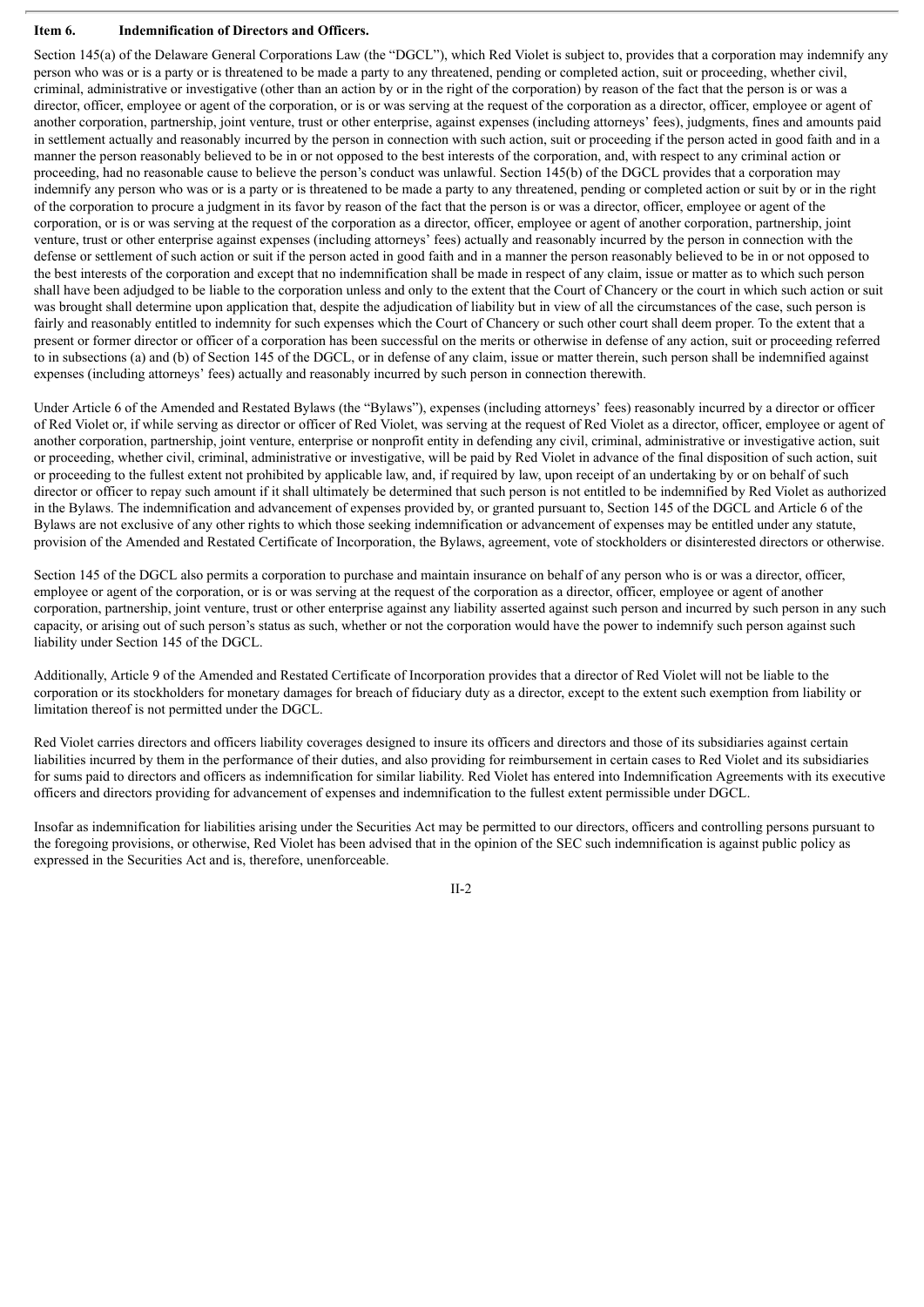# **Item 7. Exemption From Registration Claimed.**

Not applicable.

#### **Item 8. Exhibits.**

| Exhibit<br>Number                                                                                                                                                                                                                 | <b>Exhibit Description</b>                                                                                                                                                                       |
|-----------------------------------------------------------------------------------------------------------------------------------------------------------------------------------------------------------------------------------|--------------------------------------------------------------------------------------------------------------------------------------------------------------------------------------------------|
| 5.1                                                                                                                                                                                                                               | Opinion of Akerman LLP.*                                                                                                                                                                         |
| 10.1                                                                                                                                                                                                                              | Red Violet, Inc. 2018 Stock Incentive Plan (incorporated by reference to Exhibit 10.5 to the Company's Current Report on Form 8-K filed<br>with the Commission on March 27, 2018). $+$           |
| 10.2                                                                                                                                                                                                                              | Amendment to Red Violet, Inc. 2018 Stock Incentive Plan (incorporated by reference to Exhibit 10.1 to the Company's Current Report on<br>Form 8-K filed with the Commission on June $4, 2020$ ). |
| 10.3                                                                                                                                                                                                                              | Amendment to Red Violet, Inc. 2018 Stock Incentive Plan (incorporated by reference to Exhibit 10.1 to the Company's Current Report on<br>Form 8-K filed with the Commission on May $26, 2022$ ). |
| 23.1                                                                                                                                                                                                                              | Consent of Akerman LLP (included in Exhibit 5.1).*                                                                                                                                               |
| 23.2                                                                                                                                                                                                                              | Consent of Grant Thornton LLP.*                                                                                                                                                                  |
| 24.1                                                                                                                                                                                                                              | Power of Attorney (set forth on the signature page to this Registration Statement).*                                                                                                             |
| 107                                                                                                                                                                                                                               | Filing Fee Table.*                                                                                                                                                                               |
| $\mathbf{r}$ . The set of the set of the set of the set of the set of the set of the set of the set of the set of the set of the set of the set of the set of the set of the set of the set of the set of the set of the set of t |                                                                                                                                                                                                  |

\* Filed herewith.

+ Management contract or compensatory plan or arrangement.

#### **Item 9. Undertakings.**

The undersigned Registrant hereby undertakes:

(1) To file, during any period in which offers or sales are being made, a post-effective amendment to this Registration Statement:

- i. To include any prospectus required by section  $10(a)(3)$  of the Securities Act;
- ii. To reflect in the prospectus any facts or events arising after the effective date of the Registration Statement (or the most recent posteffective amendment thereof) which, individually or in the aggregate, represent a fundamental change in the information set forth in the Registration Statement. Notwithstanding the foregoing, any increase or decrease in volume of securities offered (if the total dollar value of securities offered would not exceed that which was registered) and any deviation from the low or high end of the estimated maximum offering range may be reflected in the form of prospectus filed with the Commission pursuant to Rule 424(b) if, in the aggregate, the changes in volume and price represent no more than a 20 percent change in the maximum aggregate offering price set forth in the "Calculation of Registration Fee" table in the effective Registration Statement; and
- iii. To include any material information with respect to the plan of distribution not previously disclosed in the Registration Statement or any material change to such information in the Registration Statement;

provided, however, that paragraphs (1)(i) and (1)(ii) above do not apply if the information required to be included in a post-effective amendment by those paragraphs is contained in reports filed with or furnished to the Commission by the Registrant pursuant to Section 13 or Section 15(d) of the Exchange Act that are incorporated by reference in the Registration Statement.

- (2) That, for the purpose of determining any liability under the Securities Act, each such post-effective amendment shall be deemed to be a new registration statement relating to the securities offered therein, and the offering of such securities at that time shall be deemed to be the initial bona fide offering thereof.
- (3) To remove from registration by means of a post-effective amendment any of the securities being registered which remain unsold at the termination of the offering.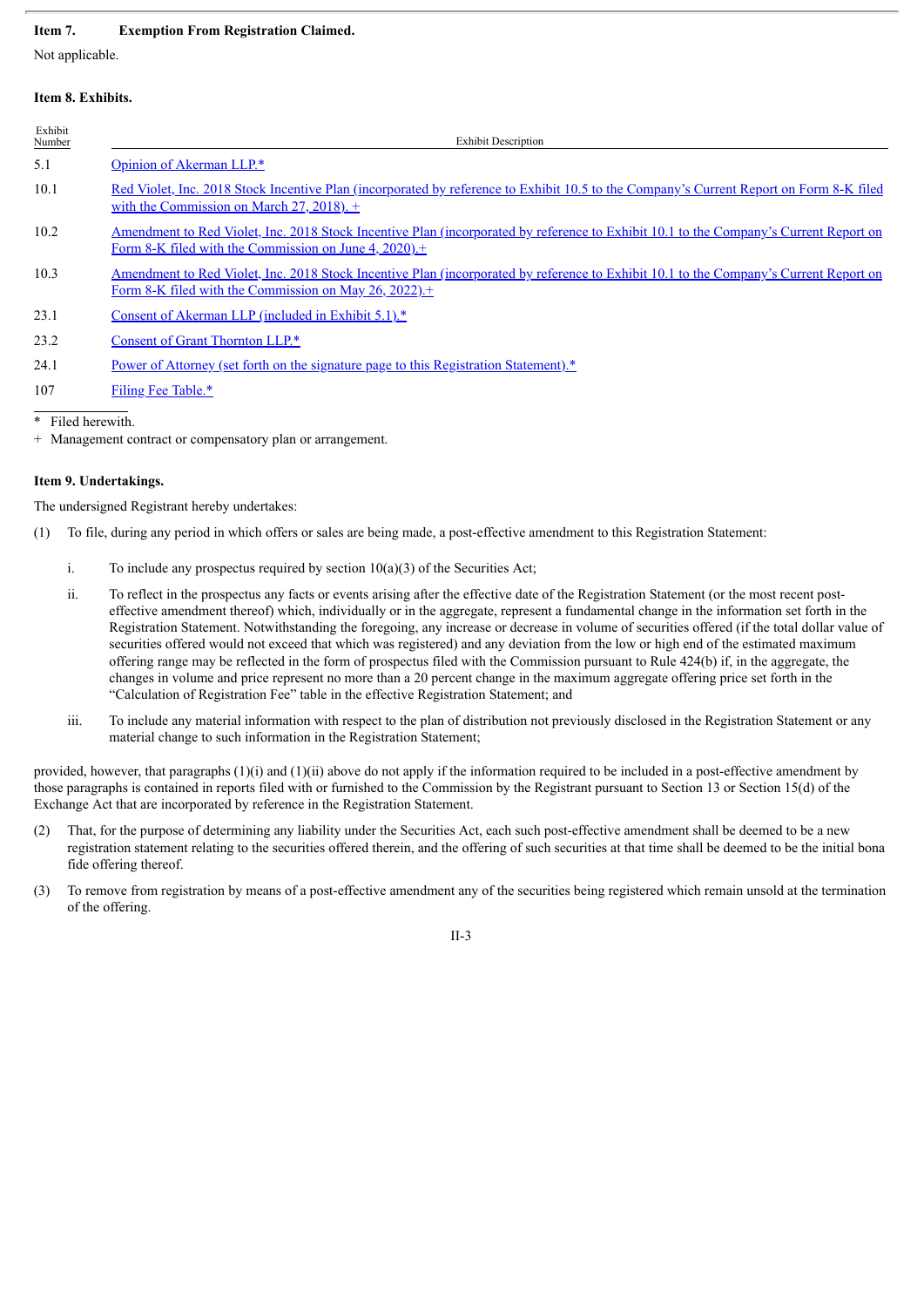- (4) The undersigned Registrant hereby undertakes that, for purposes of determining any liability under the Securities Act, each filing of the Registrant's annual report pursuant to Section 13(a) or Section 15(d) of the Exchange Act (and, where applicable, each filing of an employee benefit plan's annual report pursuant to Section 15(d) of the Securities Exchange Act) that is incorporated by reference in the Registration Statement shall be deemed to be a new registration statement relating to the securities offered therein, and the offering of such securities at that time shall be deemed to be the initial bona fide offering thereof.
- (5) Insofar as indemnification for liabilities arising under the Securities Act may be permitted to directors, officers and controlling persons of the Registrant pursuant to the foregoing provisions, or otherwise, the Registrant has been advised that in the opinion of the Commission such indemnification is against public policy as expressed in the Securities Act and is, therefore, unenforceable. In the event that a claim for indemnification against such liabilities (other than the payment by the Registrant of expenses incurred or paid by a director, officer or controlling person of the Registrant in the successful defense of any action, suit or proceeding) is asserted by such director, officer or controlling person in connection with the securities being registered, the Registrant will, unless in the opinion of its counsel the matter has been settled by controlling precedent, submit to a court of appropriate jurisdiction the question whether such indemnification by it is against public policy as expressed in the Securities Act and will be governed by the final adjudication of such issue.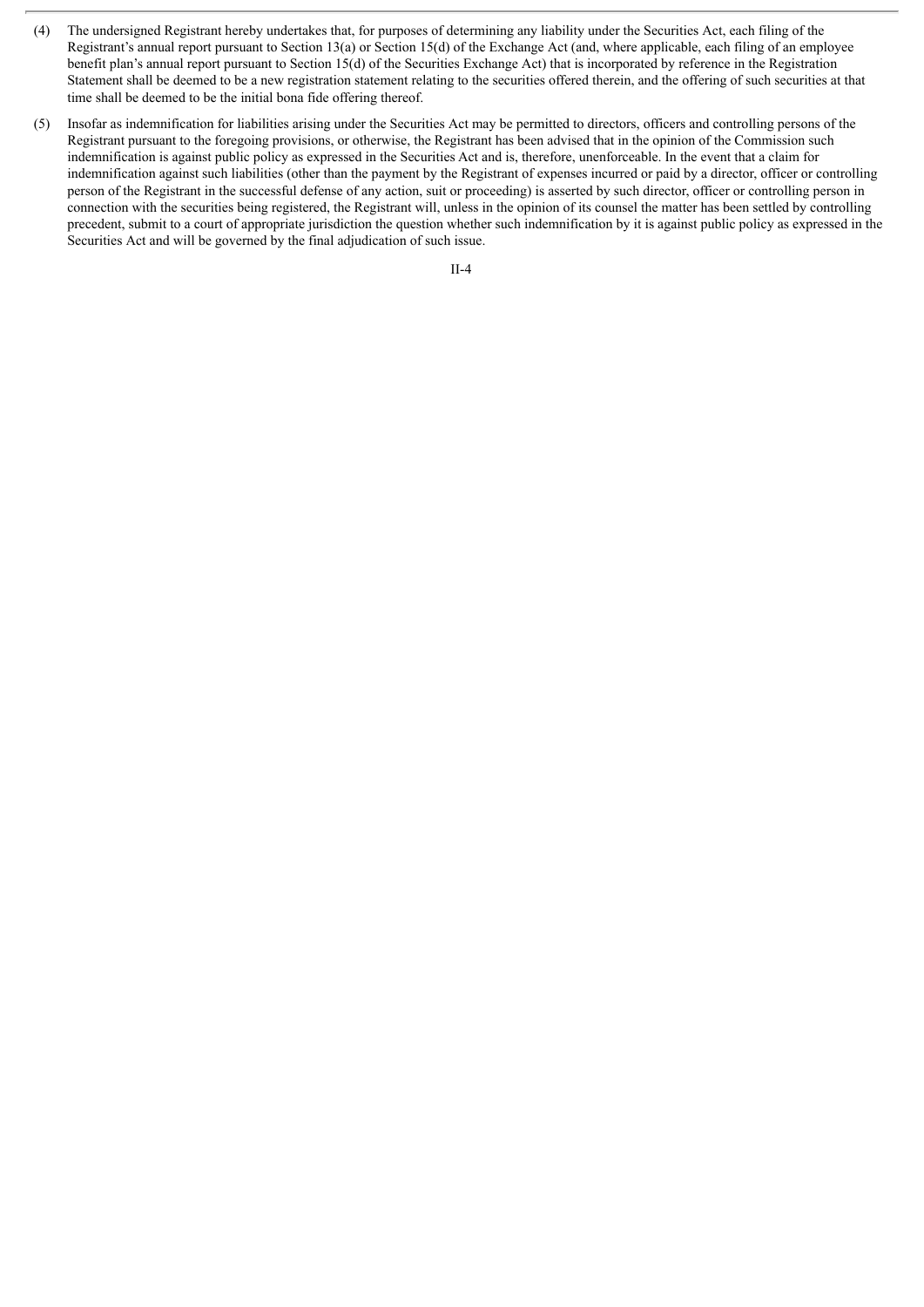#### **SIGNATURES**

<span id="page-7-0"></span>*The Registrant.* Pursuant to the requirements of the Securities Act of 1933, the registrant certifies that it has reasonable grounds to believe that it meets all of the requirements for filing on Form S-8 and has duly caused this registration statement to be signed on its behalf by the undersigned, thereunto duly authorized, in the City of Boca Raton, Florida on the May 27, 2022.

#### **Red Violet, Inc.**

By: /s/ Derek Dubner

Derek Dubner Chief Executive Officer

KNOW ALL MEN BY THESE PRESENT, that each person whose signature appears below constitutes and appoints each of Derek Dubner and Daniel MacLachlan his true and lawful attorney-in-fact and agent, with full power of substitution and resubstitution, for him and in his name, place and stead, in any and all capacities, to sign any and all amendments to this registration statement, and to file the same, with all exhibits thereto and other documents in connection therewith with the Securities and Exchange Commission, granting unto said attorney-in-fact and agent, full power and authority to do and perform each and every act or things requisite and necessary to be done in and about the premises, as fully and to all intents and purposes as he might or could do in person hereby ratifying and confirming all that said attorney-in-fact and agent, or his substitute or substitutes, may lawfully do or cause to be done by virtue hereof.

Pursuant to the requirements of the Securities Act of 1933, this registration statement has been signed by the following persons in the capacities and on the dates indicated.

| Signature             | <b>Title</b>                                 | Date         |  |  |
|-----------------------|----------------------------------------------|--------------|--|--|
| /s/ Derek Dubner      | Chairman and Chief Executive Officer         | May 27, 2022 |  |  |
| Derek Dubner          | (Principal Executive Officer)                |              |  |  |
| /s/ Daniel MacLachlan | Chief Financial Officer                      | May 27, 2022 |  |  |
| Daniel MacLachlan     | (Principal Financial and Accounting Officer) |              |  |  |
| /s/ Peter Benz        | Director                                     | May 27, 2022 |  |  |
| Peter Benz            |                                              |              |  |  |
| /s/ Lisa Stanton      | Director                                     | May 27, 2022 |  |  |
| Lisa Stanton          |                                              |              |  |  |
| /s/ Steven D. Rubin   | Director                                     | May 27, 2022 |  |  |
| Steven D. Rubin       |                                              |              |  |  |
| /s/ Robert Swayman    | Director                                     | May 27, 2022 |  |  |
| Robert Swayman        |                                              |              |  |  |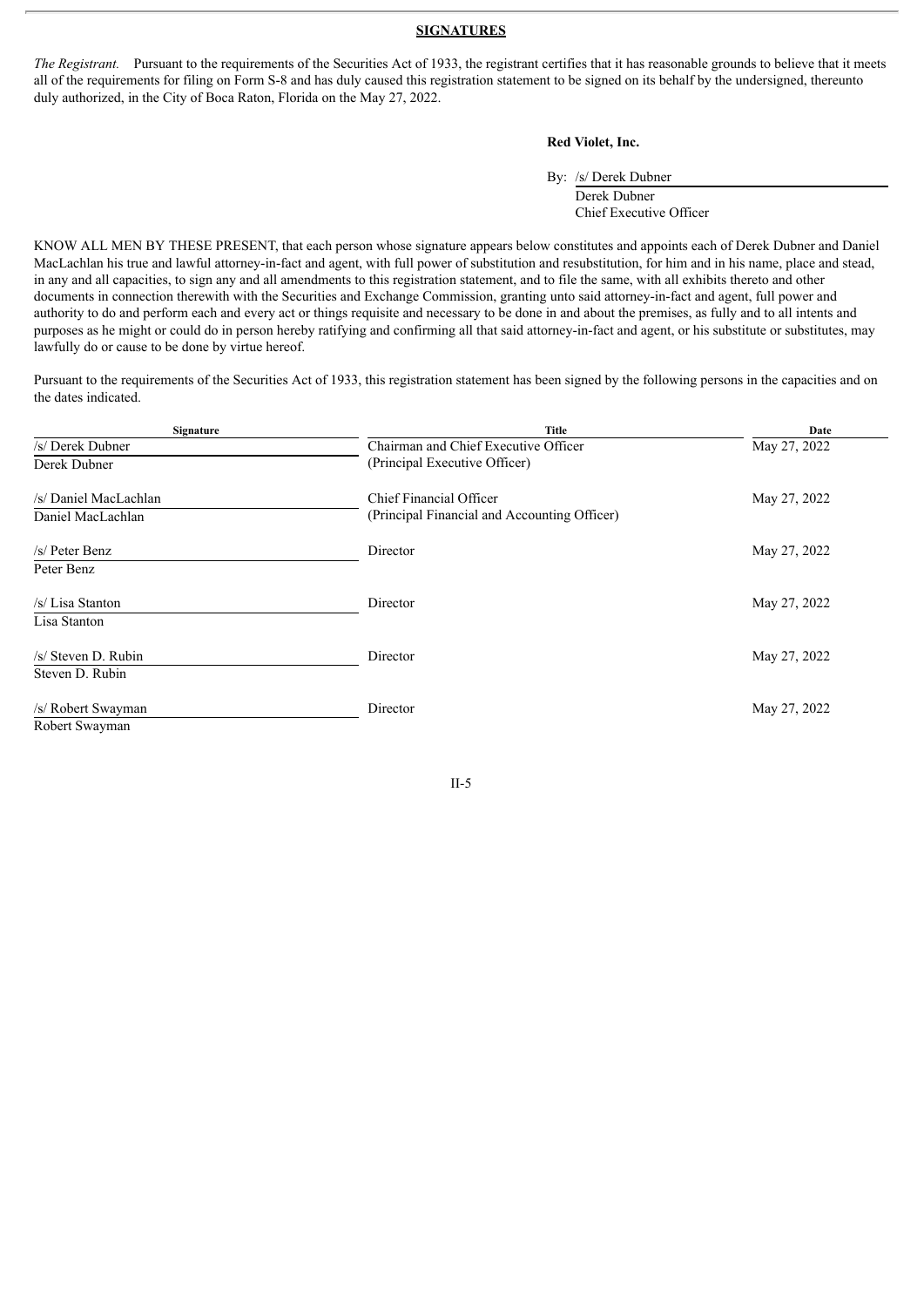<span id="page-8-0"></span>

Akerman LLP The Main Las Olas, Suite 1800 201 East Las Olas Boulevard Fort Lauderdale, FL 33301-2999 T: 954 463 2700 F: 954 463 2224

May 27, 2022

Red Violet, Inc. 2650 North Military Trail Suite 300 Boca Raton, Florida 33431

#### **Re: Registration Statement on Form S-8**

Ladies and Gentlemen:

We have acted as counsel to Red Violet, Inc., a Delaware corporation (the "Company"), in connection with the preparation and filing with the Securities and Exchange Commission (the "Commission") of a Registration Statement on Form S-8 (the "Registration Statement"), under the Securities Act of 1933, as amended (the "Act"). The Registration Statement relates to the offering and sale by the Company of up to an additional 2,000,000 shares of the Company's Common Stock, par value \$0.001 per share (the "Shares"), to be issued pursuant to awards ("Awards") to be granted under the Red Violet, Inc. 2018 Stock Incentive Plan, as amended (the "Plan").

In connection with this opinion letter, we have examined the Registration Statement and such corporate records, documents, instruments and certificates of public officials and of the Company that we have deemed necessary for the purpose of rendering the opinions set forth herein. We have also reviewed such matters of law as we considered necessary or appropriate as a basis for the opinion set forth below.

This opinion letter is being furnished in accordance with the requirements of Item 601 of Regulation S-K under the Act. This opinion letter is limited to the matters expressly stated herein and no opinions are to be inferred or implied beyond the opinions expressly so stated.

With your permission, we have made and relied upon the following assumptions, without any investigations or inquiry by us, and our opinion expressed below is subject to, and limited and qualified by the effect of, such assumptions: (i) all corporate records furnished to us by the Company are accurate and complete; (ii) the Registration Statement filed by the Company with the Commission is identical to the forms of the documents that we have reviewed; (iii) all statements as to factual matters that are contained in the Registration Statement (including the exhibits to the Registration Statement) are accurate and complete; (iv) the Company will at all times reserve a sufficient number of shares of its unissued common stock as is necessary to provide for the issuance of the Shares; and (v) with respect to documents that we reviewed in connection with this opinion letter, all documents submitted to us as originals are authentic, all documents submitted to us as certified, facsimile or photostatic copies conform to originals of such documents, all such original documents are authentic, the signatures on all documents are genuine, and all natural persons who have executed any of the documents have the legal capacity to do so.

Based upon the foregoing, and subject to further assumptions and qualifications set forth herein, it is our opinion that the Shares have been duly authorized, and that when the Shares are issued upon full payment therefor in accordance with the terms of the Plan and any Awards made under the Plan, such Shares will be validly issued, fully paid and nonassessable shares of the Company's common stock.

We express no opinion as to matters governed by laws of any jurisdiction other than the federal laws of the United States and the Delaware General Corporation Law. We neither express nor imply any obligation with respect to any other laws or the laws of any other jurisdiction or of the United States. For purposes of this opinion, we assume that the Shares will be issued in compliance with all applicable state securities or blue sky laws.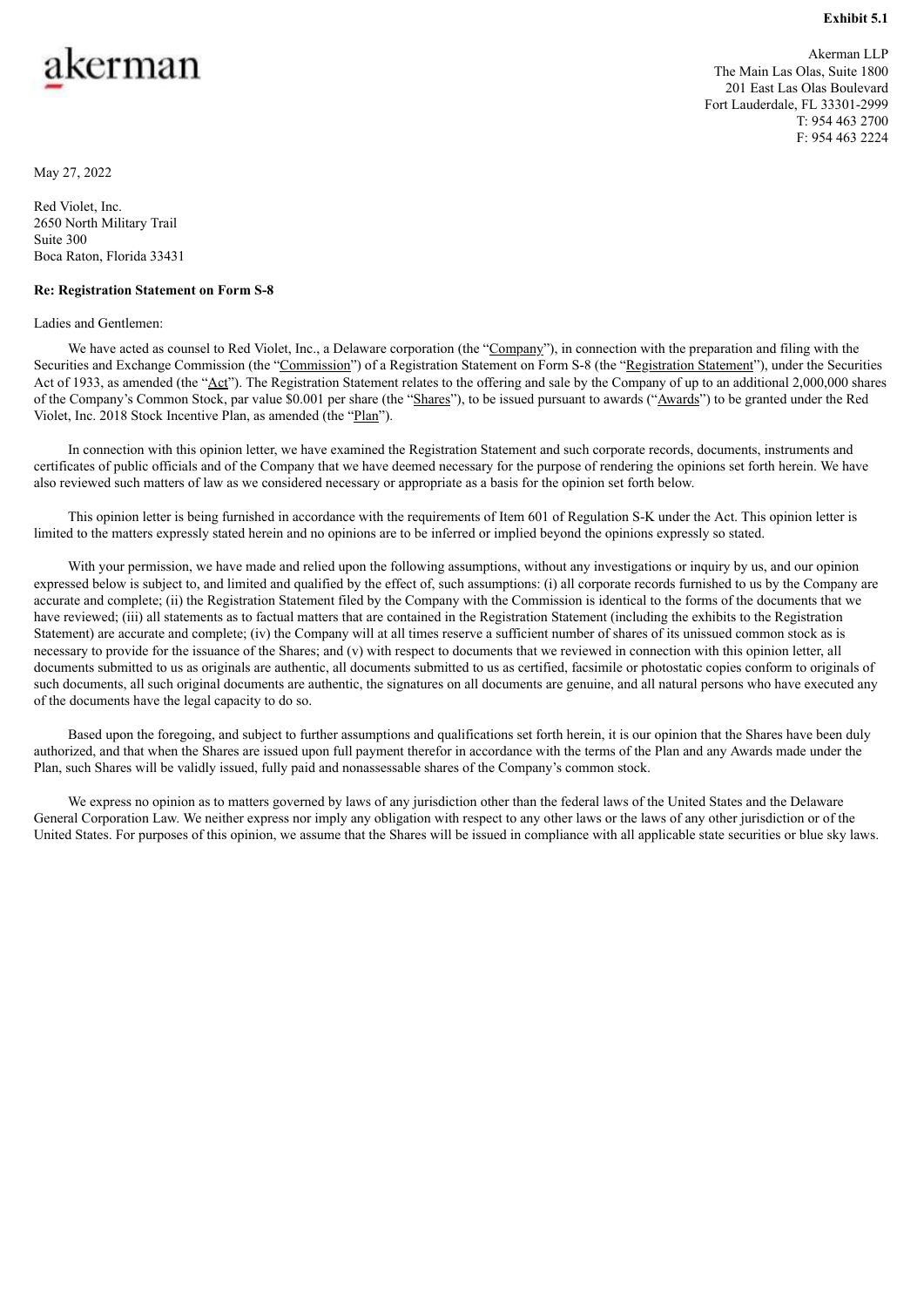We assume no obligation to update or supplement this opinion letter if any applicable laws change after date of this opinion letter or if we become aware after the date of this opinion letter of any facts, whether existing before or arising after the date hereof, that might change the opinions expressly so stated. Without limiting the generality of the foregoing, we neither express nor imply any opinion regarding the contents of the Registration Statement, other than as expressly stated herein with respect to the Shares.

This opinion letter is furnished in connection with the filing of the Registration Statement and may not be relied upon for any other purpose without our prior written consent in each instance. Further no portion of this letter may be quoted, circulated or referred to in any other document for any other purpose without our prior written consent.

We consent to your filing a copy of this opinion as Exhibit 5.1 to the Registration Statement. In giving such permission, we do not admit hereby that we come within the category of persons whose consent is required under Section 7 of the Act, or the rules and regulations of the Commission thereunder.

Very truly yours,

/s/ Akerman LLP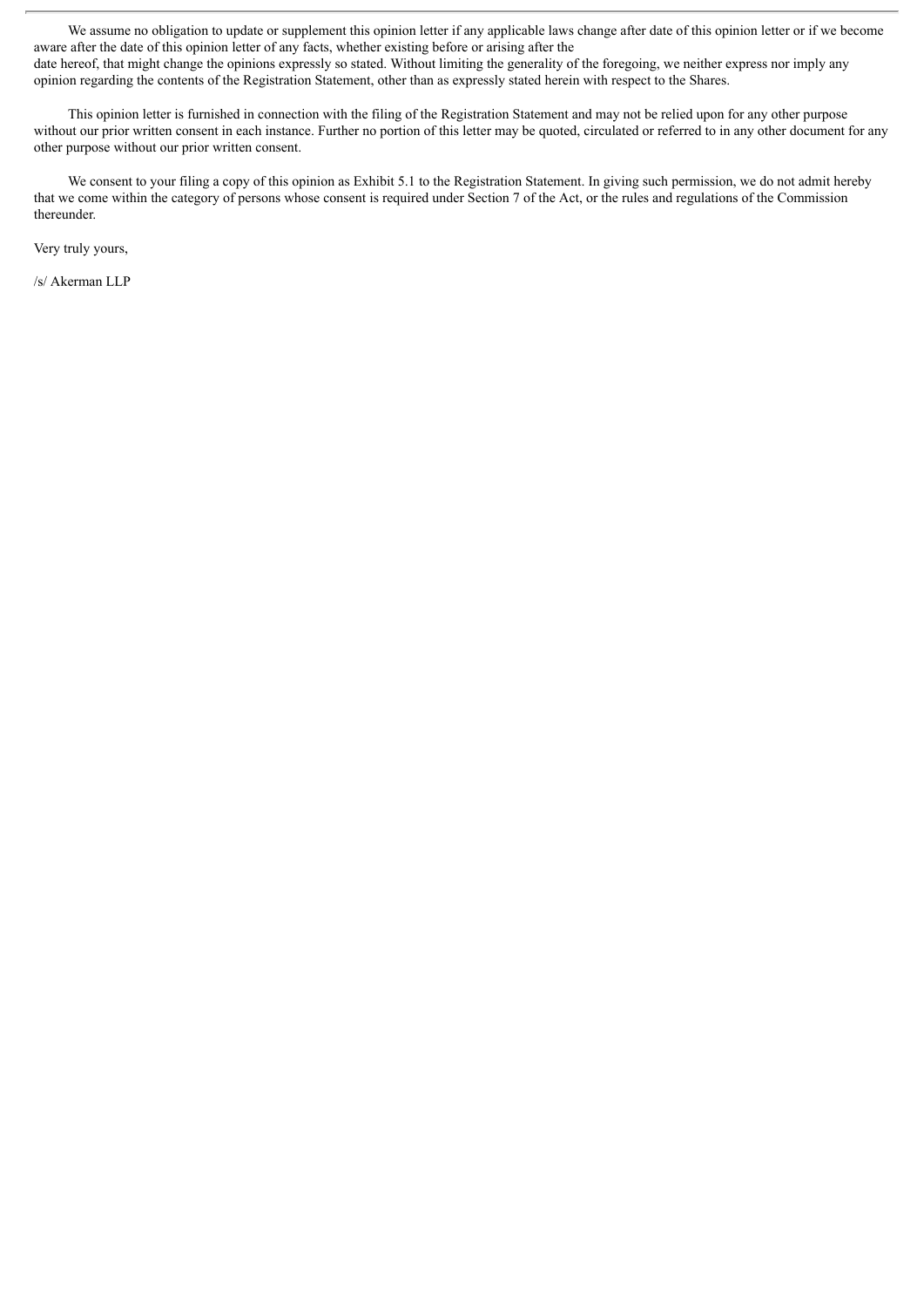# **CONSENT OF INDEPENDENT REGISTERED PUBLIC ACCOUNTING FIRM**

<span id="page-10-0"></span>We have issued our report dated March 9, 2022 with respect to the consolidated financial statements of Red Violet, Inc. included in the Annual Report on Form 10-K for the year ended December 31, 2021, which is incorporated by reference in this Registration Statement. We consent to the incorporation by reference of the aforementioned report in this Registration Statement.

/s/ GRANT THORNTON LLP

Fort Lauderdale, Florida

May 27, 2022